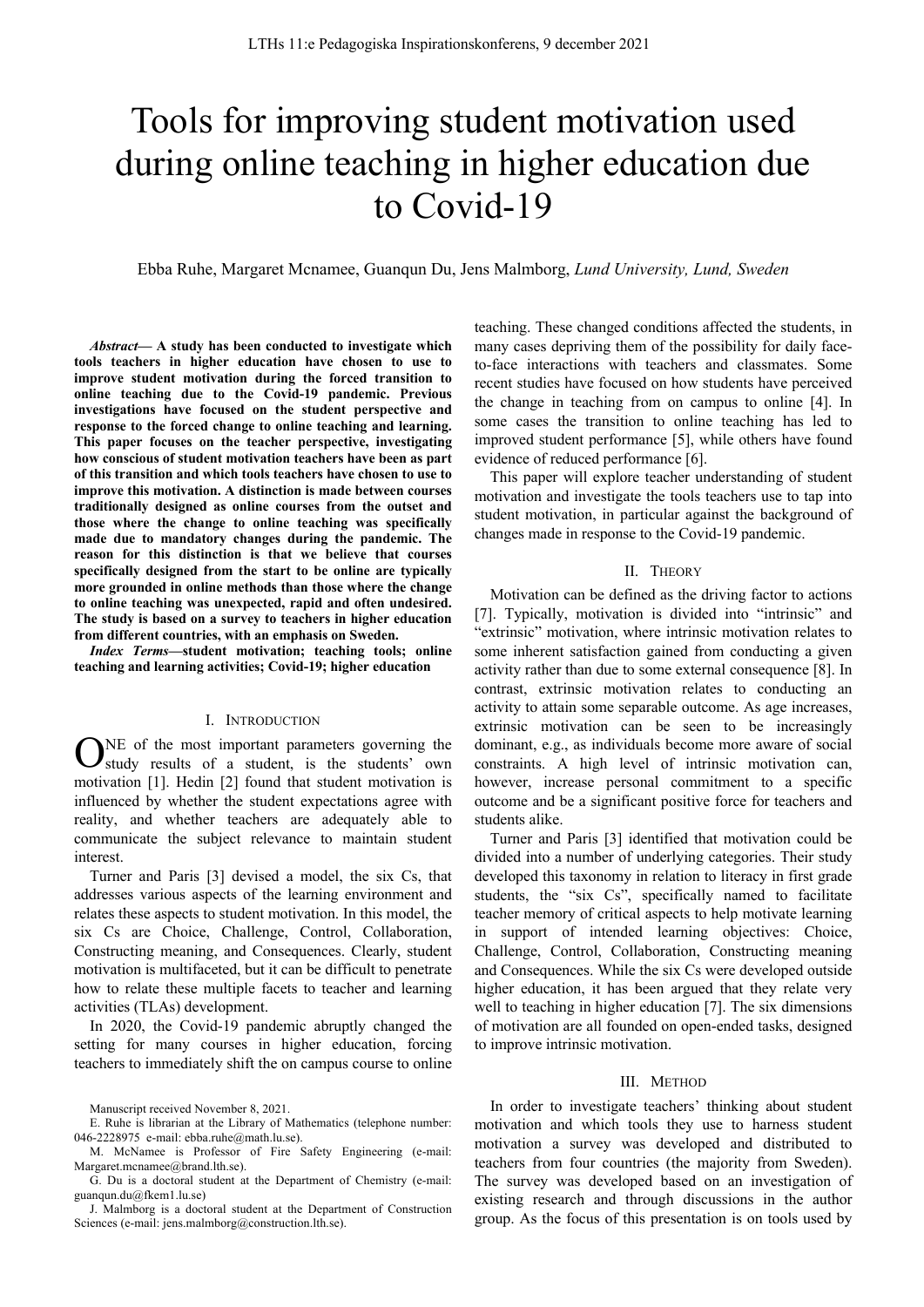teachers during the pandemic to improve student motivation two main questions from the survey are investigated:

- 1. What tools have you used as a teacher to motivate students in online teaching?
- 2. What insights have the changes during the pandemic provided?

The survey was first tested on two teachers at Lund University. Discussion with these teachers and analysis of their answers, resulted in minor reformulation of the questions before the full survey was launched. The sample for survey distribution was based on contacts to teachers in higher education within the project group. In total, 76 survey invitations were distributed and the rate of reply was approximately 61%. While the survey was distributed internationally, the majority (65%) of answers were received from teachers at Lund University. Further, while education was largely remote in higher education in all of the countries included in the survey, there were major cultural differences in how strict the pandemic lockdown was. No attempt has been made to correct for such potential cultural differences.

#### IV. RESULTS AND DISCUSSION

The majority of teachers involved in the survey reported that they were highly conscious of student motivation as a factor in attaining individual learning objectives (ILOs). Close to 72% reported a positive alignment with the statement "student motivation lies at the core of how I develop my course" about the degree to which they consciously try to use student motivation to improve their students learning. Less than 10% reported that they only consider student motivation to a small degree.

Concerning tools that were used to harness student motivation, the free text answers were analysed and categorized into seven main themes: test, assignment or project, discussion, teaching material content, teaching, learning, and feedback. A summary of the technical tools identified by teachers is included in Table 1 while the categorized free text answers and their relationship to the six Cs are summarized in Table 2.

TABLE 1 SUMMARY OF IDENTIFIED TOOLS

| Evaluation/Interaction | Teaching         | Communication    |
|------------------------|------------------|------------------|
| Programs for quizzes:  | Programs to give | Programs to give |
| - Canvas               | lectures:        | information:     |
| - Kahoot               | - Teams          | - Email          |
| - Padlet               | - Zoom           | - Canvas         |
| - Mentimeter           | - EIDUCO         |                  |
| - Mosquito             | - Wacom tablet   |                  |
| - Socrative            |                  |                  |

The final question allowed respondents to add extra comments, which 30 of 46 did. While the respondents were free to add anything they wished, an example was given "what insights have the changes due to the pandemic provided" nudging the respondents to comment on the impact of the pandemic on their online teaching strategies.

One recurring comment was the longing for the on campus classroom. At times this comment was motivated because the teacher preferred it personally, sometimes because of positive aspects for student learning. One

example comment was that "the campus environment is probably the most important thing we have!". The teachers own motivation for the online format has an impact in itself, e.g., one wrote, "at the end of the day, I do online teaching out of duty, it is not a preference although it has unique qualities". There were also those who pointed out that the online teaching worked fine, including those who mentioned that they have learned a lot from this experience. One typical comment was that the pandemic has forced the teacher to "become more digitally fluent".

TABLE 2 SUMMARY OF FREE TEXT ANSWERS CONCERNING TOOLS TO IMPROVE STUDENT MOTIVATION AND RELATION TO TURNER AND PARIS [3] SIX CS

| Theme                    | Action                                     | Relation to six Cs   |
|--------------------------|--------------------------------------------|----------------------|
| Test                     | Polls or quizzes                           | Consequences         |
| Assignment<br>or project | Interactive tests, group<br>assignments    | Collaboration        |
|                          | Free choice of project                     | Choice or Control    |
|                          | Challenging students with ideas            | Challenge            |
|                          | related to course content                  |                      |
|                          | Asking individual students to              | Consequences         |
|                          | demonstrate solutions in public            |                      |
| Discussion               | Breakout room discussion                   | Collaboration        |
|                          | Group discussion                           | Collaboration        |
| Teaching                 | Engaging and relevant                      | Constructing meaning |
| material/                | Relating content to life                   | Constructing meaning |
| content                  | Real world examples                        | Constructing meaning |
|                          | Case studies                               | Constructing meaning |
| Teaching                 | Video lectures, on demand                  | Control              |
|                          | Online live lectures                       | Constructing meaning |
|                          | Guest lectures                             | Constructing meaning |
|                          | Former students as mentors                 | Challenge            |
| Learning                 | Self-studies under guidance                | Choice and Control   |
| Feedback                 | One-on-one video meetings,<br>private chat | Consequences         |
|                          | Peer feedback                              | Consequences         |
|                          | Availability to ask questions              | Consequences         |
|                          | and get feedback                           |                      |
|                          | Stick and carrot                           | Consequences         |

In the free text answers, many seem to identify that a solution to student motivation could be through helping the students to be active in their learning, by collaborating with their fellow students, and that a change in the ability to collaborate had been found to be challenging from a motivational point of view.

Collaboration between students is a method that many teachers use to improve student motivation. The ability of teachers to use this method was clearly changed by the forced transition to online teaching during the pandemic. The results of the survey at the University of Copenhagen [9], corroborated the findings of this study that there is a need to create a better social environment for the students in online courses. The special situation due to the pandemic could also have exacerbated the situation due to the increased risk of isolation in general. It is possible that the fact that the forced transition to online teaching has created a bias in terms of how highly the teachers value the collaboration as a method to increase student motivation, as this is something that has been very tangibly changed when moving from on campus to online teaching and learning.